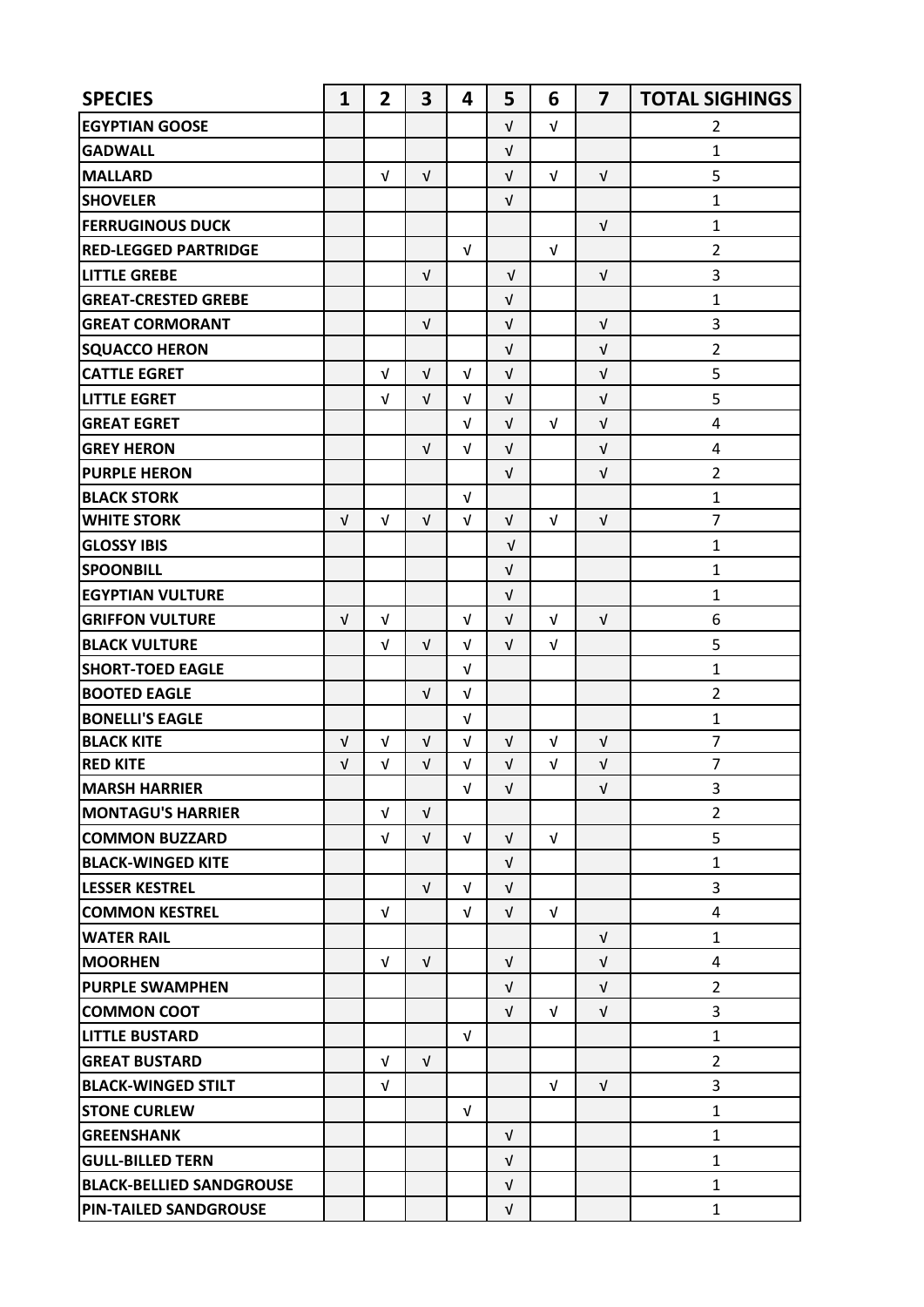| <b>ROCK DOVE/FERAL PIGEON</b>  | $\sqrt{ }$ |            | $\sqrt{ }$ | $\sqrt{ }$ | $\sqrt{ }$ | $\sqrt{ }$ |            | 5                       |
|--------------------------------|------------|------------|------------|------------|------------|------------|------------|-------------------------|
| <b>WOODPIGEON</b>              |            | $\sqrt{ }$ |            |            |            |            |            | $\mathbf{1}$            |
| <b>COLLARED DOVE</b>           |            | $\sqrt{ }$ | $\sqrt{ }$ |            | $\sqrt{ }$ |            |            | 3                       |
| <b>COMMON CUCKOO</b>           |            |            |            | V          | $\sqrt{ }$ | $\sqrt{ }$ |            | 3                       |
| <b>GREAT SPOTTED CUCKOO</b>    |            | $\sqrt{ }$ | $\sqrt{ }$ |            |            |            |            | $\overline{2}$          |
| <b>EAGLE OWL</b>               |            |            |            |            | $\sqrt{ }$ |            |            | $\mathbf{1}$            |
| <b>LITTLE OWL</b>              |            |            |            | V          |            |            |            | $\mathbf{1}$            |
| <b>ALPINE SWIFT</b>            |            |            |            | V          |            |            |            | $\mathbf{1}$            |
| <b>COMMON SWIFT</b>            |            |            |            | $\sqrt{ }$ | $\sqrt{ }$ |            | $\sqrt{ }$ | 3                       |
| <b>PALLID SWIFT</b>            |            |            |            | V          |            |            |            | $\mathbf{1}$            |
| <b>BEE-EATER</b>               |            | $\sqrt{ }$ | $\sqrt{ }$ | $\sqrt{ }$ |            | $\sqrt{ }$ | $\sqrt{ }$ | 5                       |
| <b>ROLLER</b>                  |            |            | $\sqrt{ }$ |            | $\sqrt{ }$ |            | $\sqrt{ }$ | 3                       |
| <b>HOOPOE</b>                  |            | $\sqrt{ }$ |            | V          | $\sqrt{ }$ | $\sqrt{ }$ |            | $\overline{\mathbf{4}}$ |
| <b>CALANDRA LARK</b>           |            | V          | $\sqrt{ }$ | $\sqrt{ }$ |            | $\sqrt{ }$ |            | 4                       |
| <b>SHORT-TOED LARK</b>         |            |            |            | $\sqrt{ }$ |            |            |            | $\mathbf{1}$            |
| <b>CRESTED LARK</b>            |            | $\sqrt{ }$ | V          | V          |            |            |            | 3                       |
| <b>THEKLA LARK</b>             |            | $\sqrt{ }$ | $\sqrt{ }$ | V          |            |            |            | 3                       |
| <b>WOODLARK</b>                |            |            |            |            | $\sqrt{ }$ |            |            | $\mathbf{1}$            |
| <b>SAND MARTIN</b>             |            |            |            |            |            |            | V          | $\mathbf{1}$            |
| <b>CRAG MARTIN</b>             |            | $\sqrt{ }$ | $\sqrt{ }$ | $\sqrt{ }$ | $\sqrt{ }$ |            |            | $\overline{\mathbf{4}}$ |
| <b>BARN SWALLOW</b>            |            | $\sqrt{ }$ | $\sqrt{ }$ | $\sqrt{ }$ | $\sqrt{ }$ |            | $\sqrt{ }$ | 5                       |
| <b>RED-RUMPED SWALLOW</b>      |            | V          | V          | V          | $\sqrt{ }$ |            |            | 4                       |
| <b>HOUSE MARTIN</b>            |            |            | $\sqrt{ }$ | $\sqrt{ }$ | $\sqrt{ }$ |            | $\sqrt{ }$ | $\overline{\mathbf{4}}$ |
| <b>TAWNY PIPIT</b>             |            |            |            | $\sqrt{ }$ |            |            |            | $\mathbf{1}$            |
| <b>YELLOW WAGTAIL</b>          |            | $\sqrt{ }$ |            |            |            |            |            | $\mathbf{1}$            |
| <b>WREN</b>                    |            |            |            |            |            | $\sqrt{ }$ |            | $\mathbf{1}$            |
| <b>NIGHTINGALE</b>             |            |            | $\sqrt{ }$ |            | $\sqrt{ }$ |            |            | $\overline{2}$          |
| <b>STONECHAT</b>               |            | V          | V          | V          | V          |            |            | 4                       |
| <b>BLUE ROCK THRUSH</b>        |            |            |            | $\sqrt{ }$ | $\sqrt{ }$ |            |            | $\overline{2}$          |
| <b>BLACKBIRD</b>               | $\sqrt{ }$ | $\sqrt{ }$ | $\sqrt{ }$ | $\sqrt{ }$ | $\sqrt{ }$ | $\sqrt{ }$ | $\sqrt{ }$ | $\overline{7}$          |
| <b>MISTLE THRUSH</b>           |            |            |            | $\sqrt{ }$ | $\sqrt{ }$ |            |            | $\overline{2}$          |
| <b>CETTI'S WARBLER</b>         |            |            |            |            |            |            | $\sqrt{ }$ | $\mathbf{1}$            |
| <b>ZITTING CISTICOLA</b>       |            |            |            |            |            |            | $\sqrt{ }$ | 1                       |
| <b>DARTFORD WARBLER</b>        |            |            |            |            | $\sqrt{ }$ |            |            | $\mathbf{1}$            |
| <b>SPECTACLED WARBLER</b>      |            |            |            | $\sqrt{ }$ | $\sqrt{ }$ |            |            | $\overline{2}$          |
| <b>SUBALPINE WARBLER</b>       |            |            |            |            | $\sqrt{ }$ |            |            | $\mathbf{1}$            |
| <b>SARDINIAN WARBLER</b>       |            |            | $\sqrt{ }$ |            | $\sqrt{ }$ |            |            | $\overline{2}$          |
| <b>WESTERN ORPHEAN WARBLER</b> |            |            |            | $\sqrt{ }$ | $\sqrt{ }$ |            |            | $\overline{2}$          |
| <b>CRESTED TIT</b>             |            |            |            |            | $\sqrt{ }$ |            |            | $\mathbf{1}$            |
| <b>GREAT TIT</b>               |            | $\sqrt{ }$ | $\sqrt{ }$ |            | $\sqrt{ }$ |            |            | 3                       |
| <b>BLUE TIT</b>                |            |            |            | $\sqrt{ }$ | $\sqrt{ }$ |            |            | $\overline{2}$          |
| <b>GOLDEN ORIOLE</b>           |            |            |            |            | $\sqrt{ }$ |            |            | $\mathbf{1}$            |
| <b>IBERIAN GREY SHRIKE</b>     |            | $\sqrt{ }$ |            | $\sqrt{ }$ | $\sqrt{ }$ | $\sqrt{ }$ |            | $\overline{4}$          |
| <b>WOODCHAT SHRIKE</b>         |            | $\sqrt{ }$ | $\sqrt{ }$ | $\sqrt{ }$ | V          |            |            | 4                       |
| <b>AZURE-WINGED MAGPIE</b>     |            | V          | V          | V          | V          | V          |            | 5                       |
| <b>MAGPIE</b>                  | $\sqrt{ }$ | $\sqrt{ }$ | $\sqrt{ }$ | $\sqrt{ }$ | $\sqrt{ }$ | $\sqrt{ }$ | $\sqrt{ }$ | $\overline{7}$          |